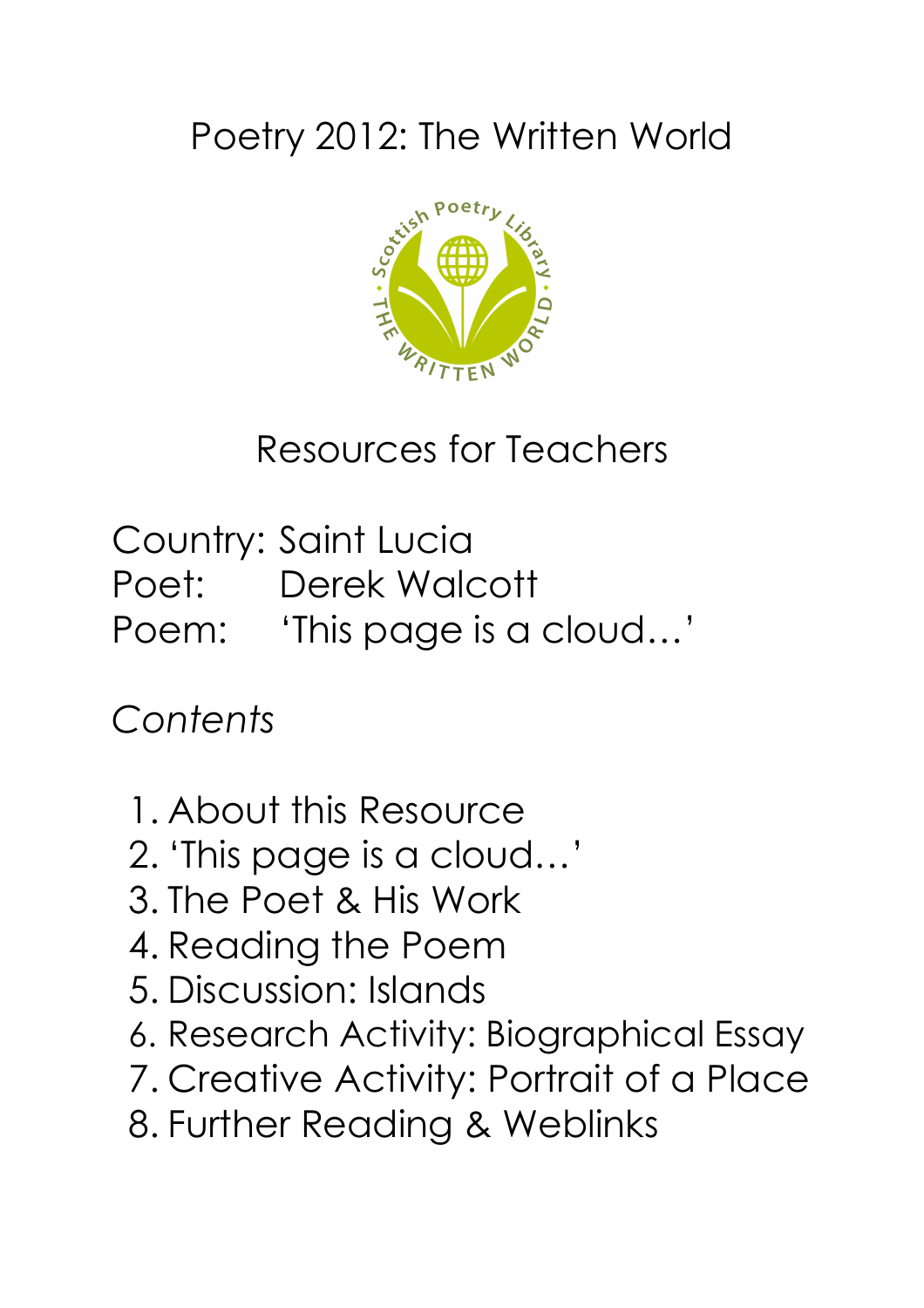## *About this Resource*

Activities in this resource are aimed at pupils in upper secondary school (S4–S6).

#### **Developing global citizens within Curriculum for Excellence**

These resources, featuring poems from around the world, can help realise certain key principles within this document, including

- *• enabling learners to appreciate the values and opinions of others with particular reference to environments and cultures*
- *• motivating learners to engage in local, national and global issues*
- *• promoting the concept of shared humanity*
- *• actively engaging [learners] in exploring a variety of traditions and cultures from around the world*

This resource

- helps pupils to develop an *understanding of the complexities of language through the study of a range of texts*
- *• provides learners with the opportunity to analyse and evaluate texts*
- *• provides learners with the opportunity to create and produce texts*

from SQA's 'Key points for English' www.sqa.org.uk/sqa/45672.html (accessed 21 May 2012)

The 'Discussion' and 'Creative Activity' topics below may also relevant to Geography, in the context of "[bringing] together the natural and social sciences".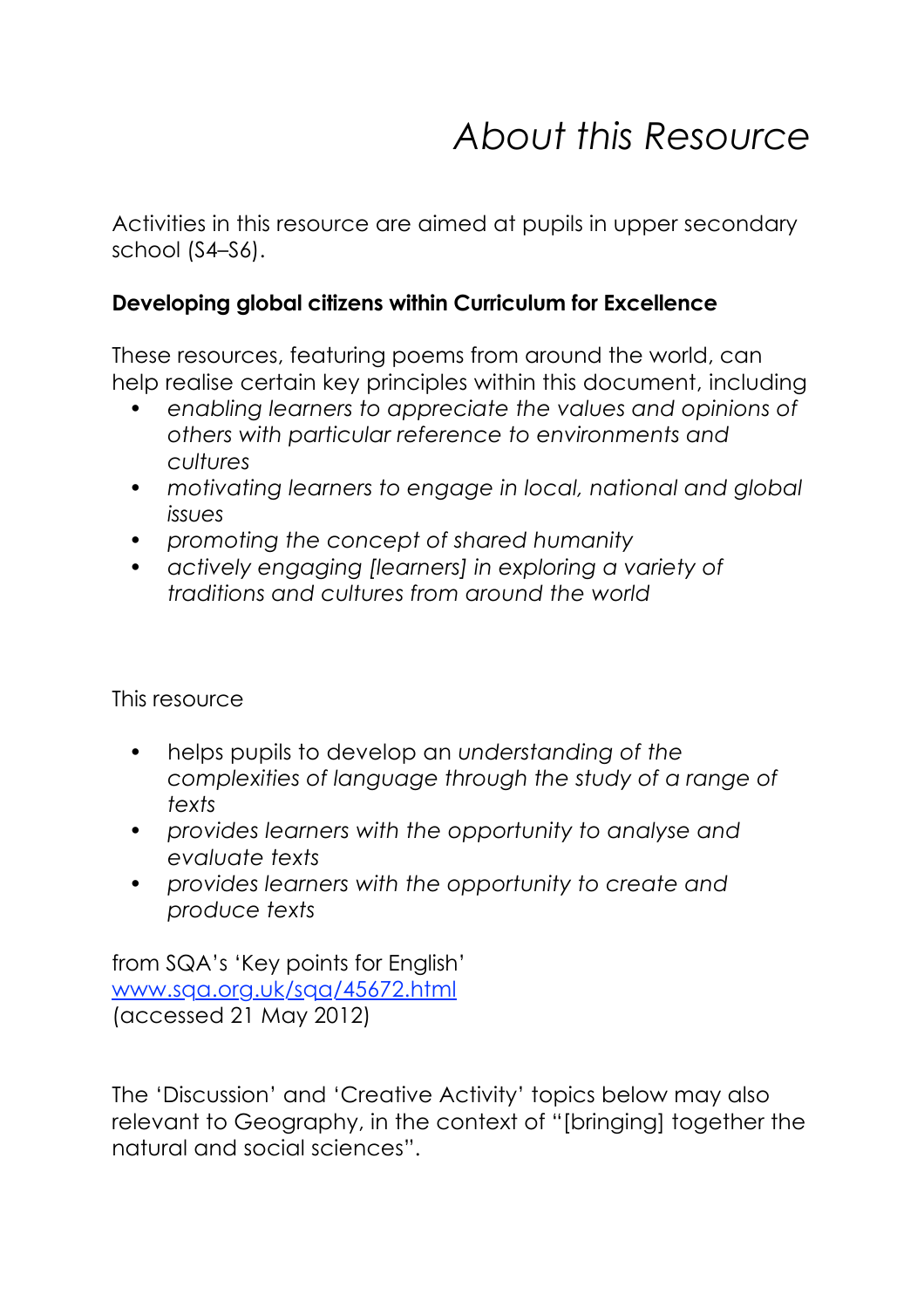# 'This page is a cloud…'

This page is a cloud between whose fraying edges a headland with mountains appears brokenly then is hidden again until what emerges from the now cloudless blue is the grooved sea and the whole self-naming island, its ochre verges, its shadow-plunged valleys and a coiled road threading the fishing villages, the white, silent surges of combers along the coast, where a line of gulls has arrowed into the widening harbour of a town with no noise, its streets growing closer like print you can now read, two cruise ships, schooners, a tug, ancestral canoes, as a cloud slowly covers the page and it goes white again and the book comes to a close.

Derek Walcott

from *White Egrets* (London: Faber and Faber, 2010)

Reproduced by kind permission of the publisher

Notes: The poem, untitled but numbered '54', is the final poem in the collection *White Egrets*.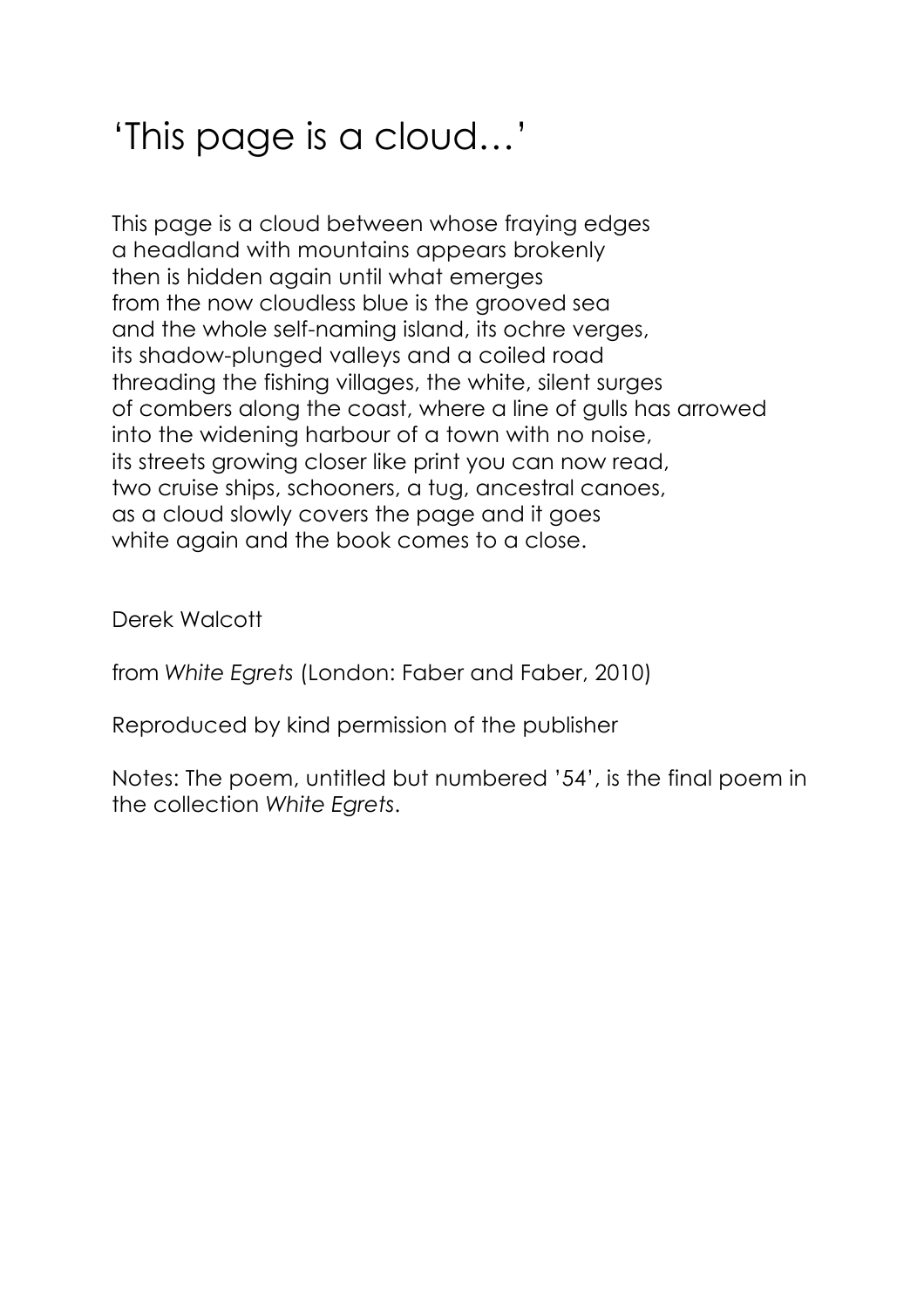Derek Walcott was born in 1930 in Saint Lucia. His father died when he and his twin brother were young, and they were raised by their mother who ran a Methodist school on the predominantly Catholic island. A playwright as well as a poet, Walcott moved to Trinidad in the 1950s, where he founded the Trinidad Theatre Workshop, and also taught for many years in the US at Boston University. His *Collected Poems 1948–1984* was published in 1986, while *Omeros*, an ambitious work reimagining the Trojan War in a Caribbean setting, appeared in 1990. Walcott was awarded the Nobel Prize for Literature in 1992. *White Egrets* is his fourteenth collection of poems, and won the T.S. Eliot Prize in 2011.

## *Reading the Poem*

- Read the poem aloud. Are there any sections you stumble over, or does it flow well? How would you describe its rhythms and rhymes?
- The poem can be separated into two parts an opening and closing 'frame', and the central 'image'. Where does the 'image' begin and end? What does the 'frame' consist of, and what does it add to the poem?
- The poem is a portrait of an island, probably Saint Lucia, where Walcott was born. What do you learn about the island?
- The poem presents images, but denies them any sound ('the white, silent surges' in l.7, and 'a town with no noise' in l.9). Why do you think the poet insists on this silence?
- Why do you think there are no people in the poem?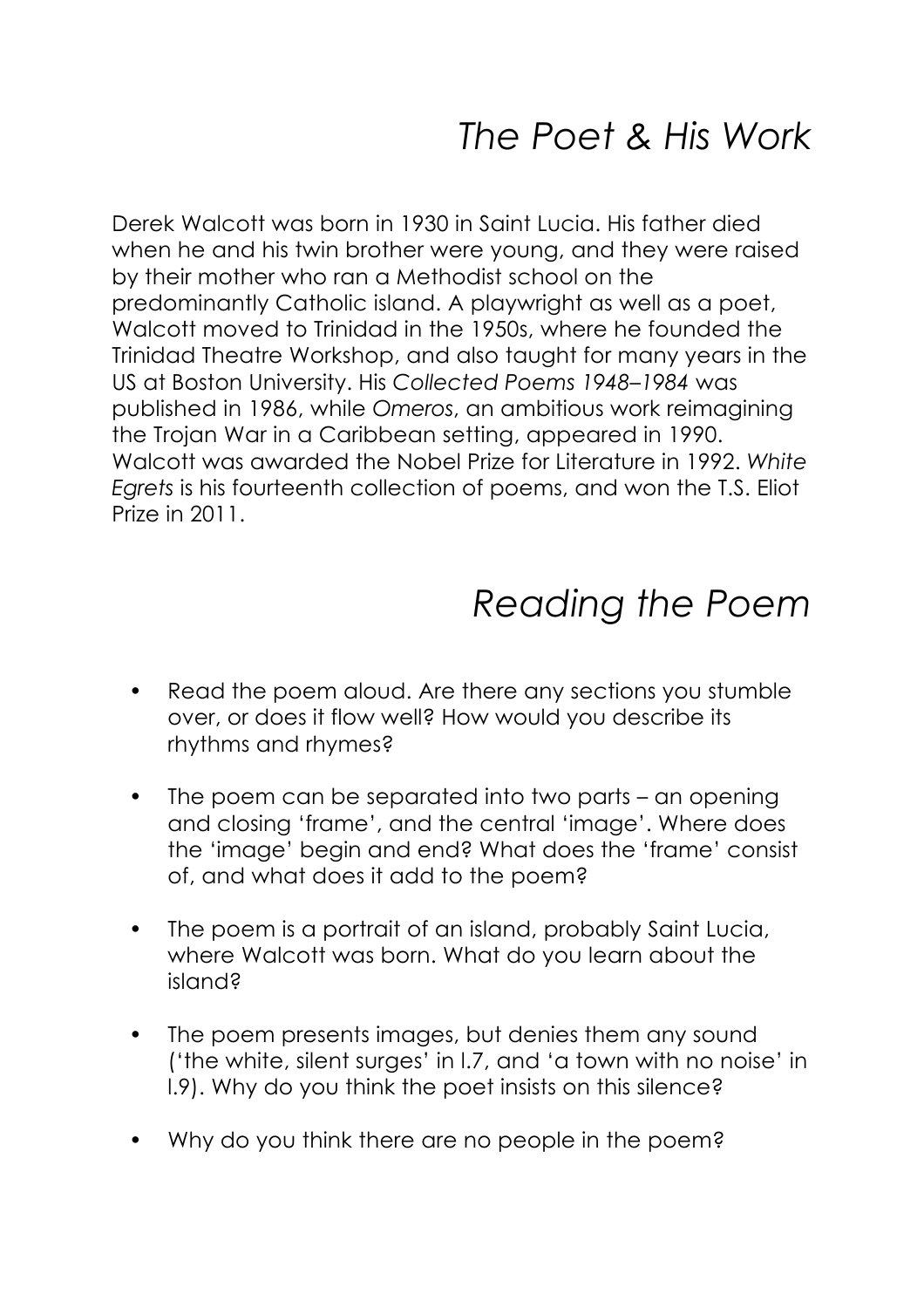### *Reading the poem* (continued)

- *• White Egrets* was published in 2010, the year in which the poet turned 80. Does the poem contain any indications that it is written by an old man?
- What is the dominant *colour* of the poem? How does this affect your reading of it?
- How would you describe the way the poet uses rhyme in the poem? Look at the way he uses full rhymes, visual rhymes and half-rhymes.
- Now *measure* the poem, that is count its verses, lines, beats, syllables, sentences. Are its measures regular or irregular? How does this affect the way you consider the images which the poem presents?

### *Discussion*

- Talk about islands you have visited, and how you have got there. What are their main natural features – hills, rivers, forests, moors, deserts, and so on? What are their main manmade features – harbours, towns, defensive features, gardens and so on?
- If you live by the coast, describe the different kinds of boats you see passing, or at anchor in harbour.
- If you have visited a Caribbean island, what would you say are the main differences between it and Scotland? Think about your senses – so as well as sights and colours, think about sounds, smells, tastes and textures.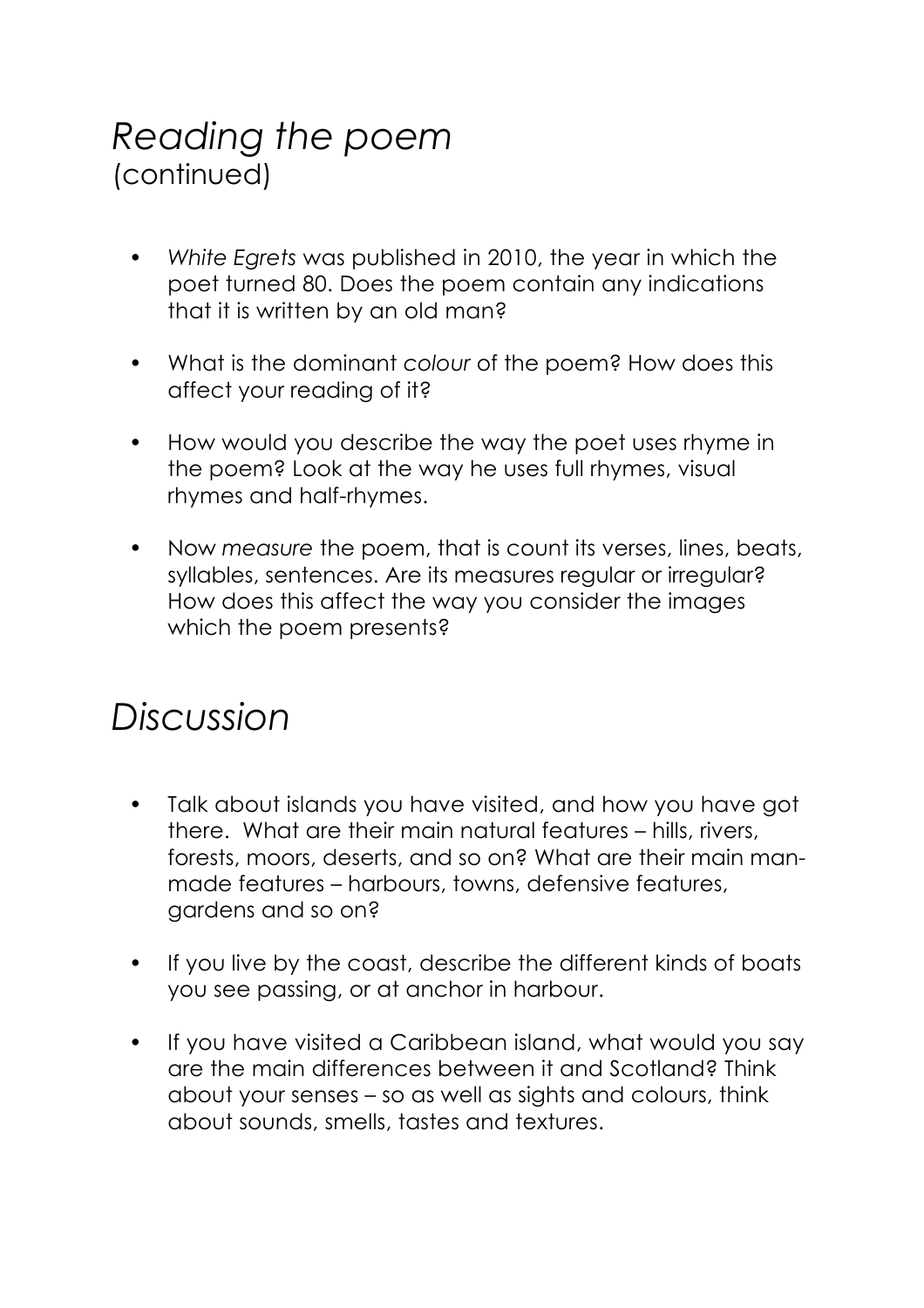### *Research Activity*

Write a short biographical essay on Derek Walcott (about 500 words).

Draw your information from a range of sources.

- There is material by and about Walcott on some of the webpages listed below at *Further Reading & Weblinks*, which themselves have links to other sites.
- You can also use printed sources, such as Walcott's own books, or general reference works such as *The Cambridge Guide to Literature in English* (2006).

Write your essay in four sections:

- a summary of Derek Walcott's life to date where he has lived, the jobs he has done, and so on
- a summary of his publications, and the awards he has received
- "in his own words" quote from his poems or essays, or from interviews he has given, to highlight important aspects of his life and work
- "the critical reception" choose one or two quotes written by reviewers or critics, and say how and why you think these sum up his achievements.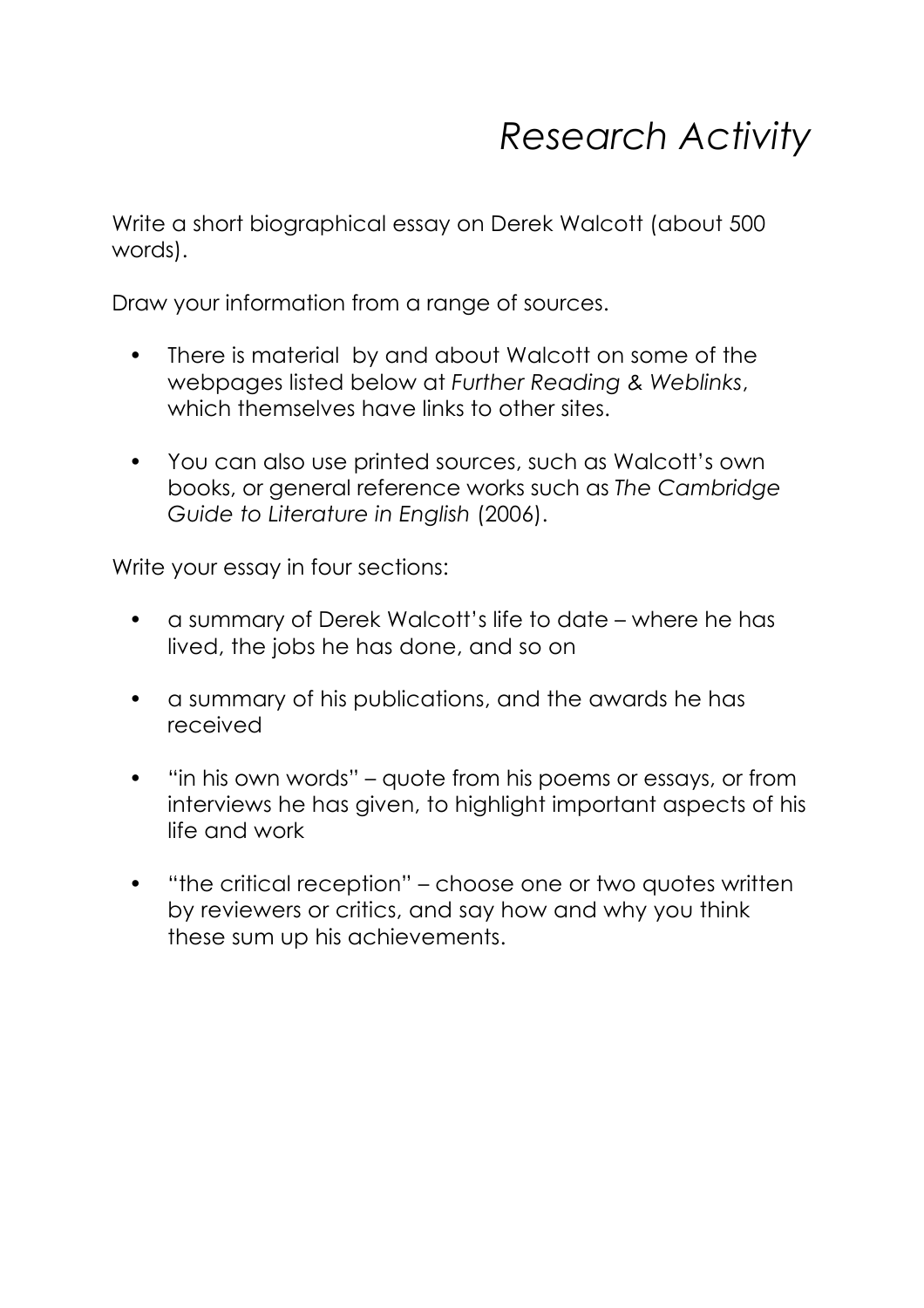# *Creative Activity*

Write a poem which is a portrait of a place you know well. It could be an island, as in Derek Walcott's poem, or an inland place. (You can include sounds and people too if you like!)

Make some notes before you start, about such things as

- nearby hills or mountains
- buildings, whether residential, industrial, cultural or religious
- transport ships, motor vehicles, bicycles, planes, foot
- what's farmed locally crops and livestock
- birds and other creatures
- sounds and colours

Then use your notes to help write your poem.

- Begin and end your poem with clouds which clear to reveal an image of the place, and then return and cover it.
- Write the poem as a single sentence, to create the sense that everything is connected. (Rhyme can also help create that interconnectedness, but concentrate on your images first, and then consider if and how rhyme might strengthen their impact.)
- Look at the place from a distance, and describe the landscape's main features – is it by the sea, overlooked by mountains, surrounded by farmland, ringed by motorways?
- Gradually come closer, as if you were zooming in with a camera, and describe it in more detail – large buildings for instance, or squares or parks where people gather. Think too about any sounds that are becoming audible.
- Finally, focus on a specific detail which is somehow typical of the place – something everyday and undramatic.
- Read the poem aloud does it work in terms of sound and rhythm?

•